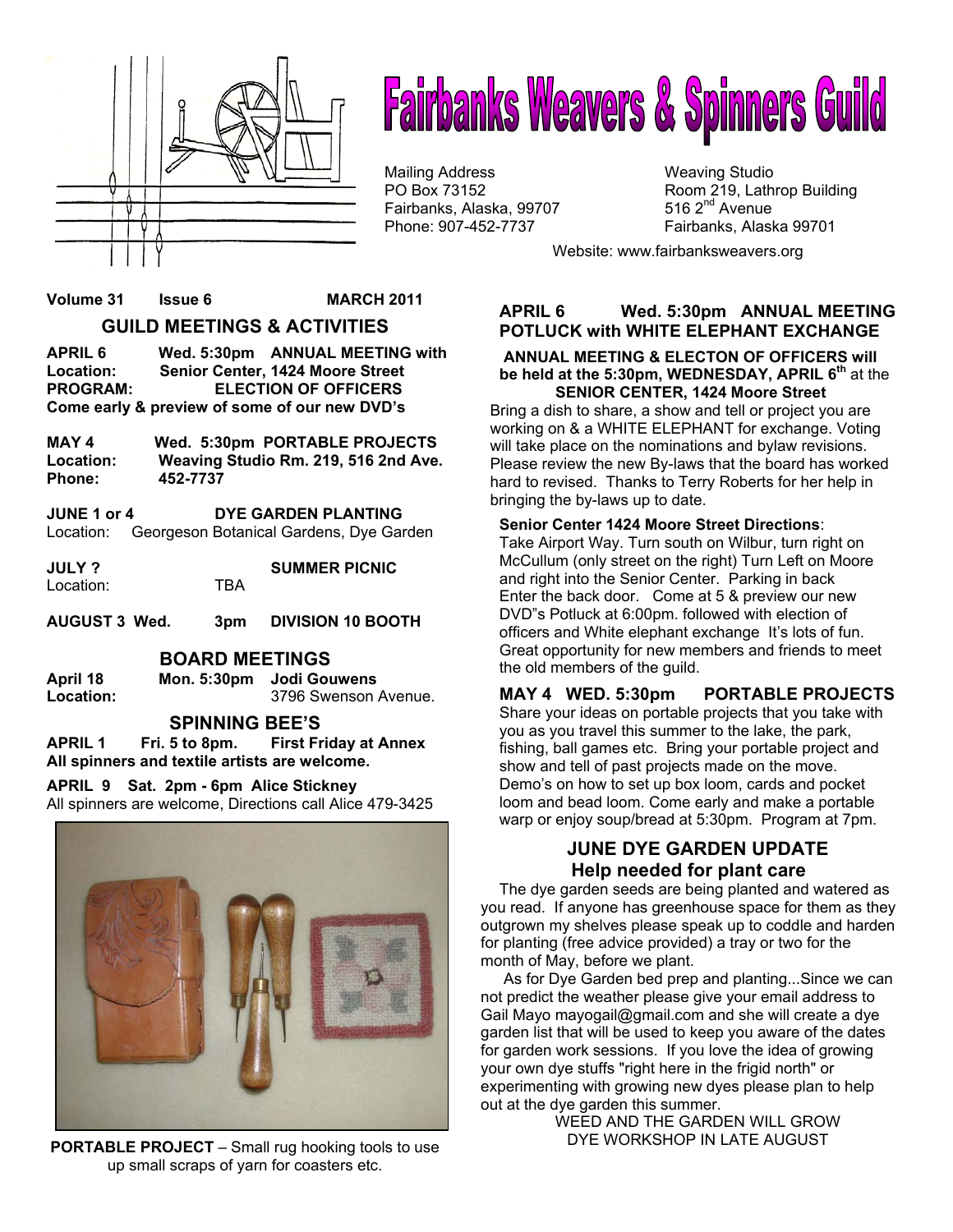#### **Presidents Letter**

 Isn't it wonderful how the return of the sun to our lives in Fairbanks brings renewed energy as we look forward to spring and summer projects. It's time to get out your bright colored fibers for spring and summer projects.

As some folks dream of healthy gardens that will start in a few months, we can use this as an inspiration in our weaving, spinning, knitting and other fiber adventures. Maybe you can plan a few projects to enter in the Fair this summer.

Please take time to attend the annual meeting on Wednesday evening, April 6, at the Senior Center. We will be voting on the election of officers and a revision of our Bylaws to help bring them up-to-date. Of course, all that great food that everyone brings makes this evening a delicious treat.

Jodi Gouwens, President

#### **NOMINATING COMMITTEE REPORT**

We want to Thank Terry Roberts and Becky Hammond for serving on the Guild board over the last couple of years. and we welcome Chris Pelzer and Moxie Pender as nominations for the forthcoming election of officers at the annual meeting.



**To all Guild members** who shared their spinning tales, samples and garments of their time invested yarn. A portable spindle and fiber provides hours of enjoyment and beautiful products.

**Special Thanks** to **JANE GREGORY** for booth sitting at ART EXPO and to **NANCY SLAYTON** for demonstrating spinning. Our hand cut cards were sold.

**DICURTI, JODI GOUWENS, HELEN HOWARD & PENNY WAKEFIELD** who supported **ART EXPO** by showing their artwork.



#### **YOUTH SUMMER FIBERARTS PROGRAM**

We celebrate 20 years of providing a YOUTH PROGRAM that is involved in the ARTS. The summer program has provided for 20 years of Weaving Studio

rent. It is hard to believe that it has been that long. Over 5000 youth have participated in our program. This year's program will be on the website around April  $15<sup>th</sup>$ . Help is usually needed to make warps, put on looms and thread especially for the weaving classes. Call 452-7737 and volunteer. Refresh your warping skills by helping out. Thanks so much. Our building did not sell so it looks like we will be there another year.

**WARPING BY YOURSELF INSTRUCTIONS See the website for 'WARPING A to Z' in color. www.fairbanksweavers.org**



**FAIRBANKS ARTS ASSOCIATION BEAR GALLERY Exhibits April 1 – 30 Interior Artisans XXVI www.fairbanksarts.org**

#### **ANNEX FIRST FRIDAY APRIL 1st, 5pm to 8pm**

We've love to have anyone who's interested come to the First Friday on April 1st from 5-8pm at the Annex with your spinning wheel, drop spindle, loom, knitting, crocheting, etc in tow to do some demonstrating. It will be really informal -- there will be some hay bales, chairs, etc. Should be fun! We are also working on organizing the April 16th Fiber Arts day at the Annex -- if you are interested in getting involved with the hands-on teaching of fiber arts -- please let me know!

 Susan Willsrud, Calypso Farm Director Calypso Farm and Ecology Center PO Box 106 Ester, AK 99725

#### **Northern Alaska Environmental Center and The Fairbanks North Star Borough Library are presenting**

**NORTHERN VOICES LECTURE SERIES 2011**  The first lecture will be by our Guild member HELEN GRIFFITHS HOWARD on Thursday, March 31<sup>st</sup> at 7:00pm at the Noel Wien Public Library. It is Free and Open to the Public

**MARCH 31 7pm Helen Griffiths Howard**  *Program: Oomingmak: The Development of an Eskimo Qiviut Knitting Industry*

- **APRIL 14 7pm Kathy Turco**   *Spirit of the Arctic DVD: Natural Sounds, Images, Voices and Music*
- **MAY 12 7pm Yolanda Fejes**   *Film on Claire Fejes: An Alaskan Artist,The Source of Life*

Our company has a comprehensive stock of 100% Irish linen and linen/cotton 2 ply yarn mixes. They are all on cones weighing approximately 1kg each. There are various counts and colours with both slub and level yarns available.

We have yarns suitable for weaving, machine knitting and embroidery - all are of top quality.

> **NEXT NEWSLETTER: End of APRIL 2011 Any news or items for newsletter Send to info@fairbanksweavers.org**

**WORKSHOPS, DEMO'S, YOU MIGHT WANT TO DO – PLEASE EMAIL INFO FOR THE NEWSLETTER**